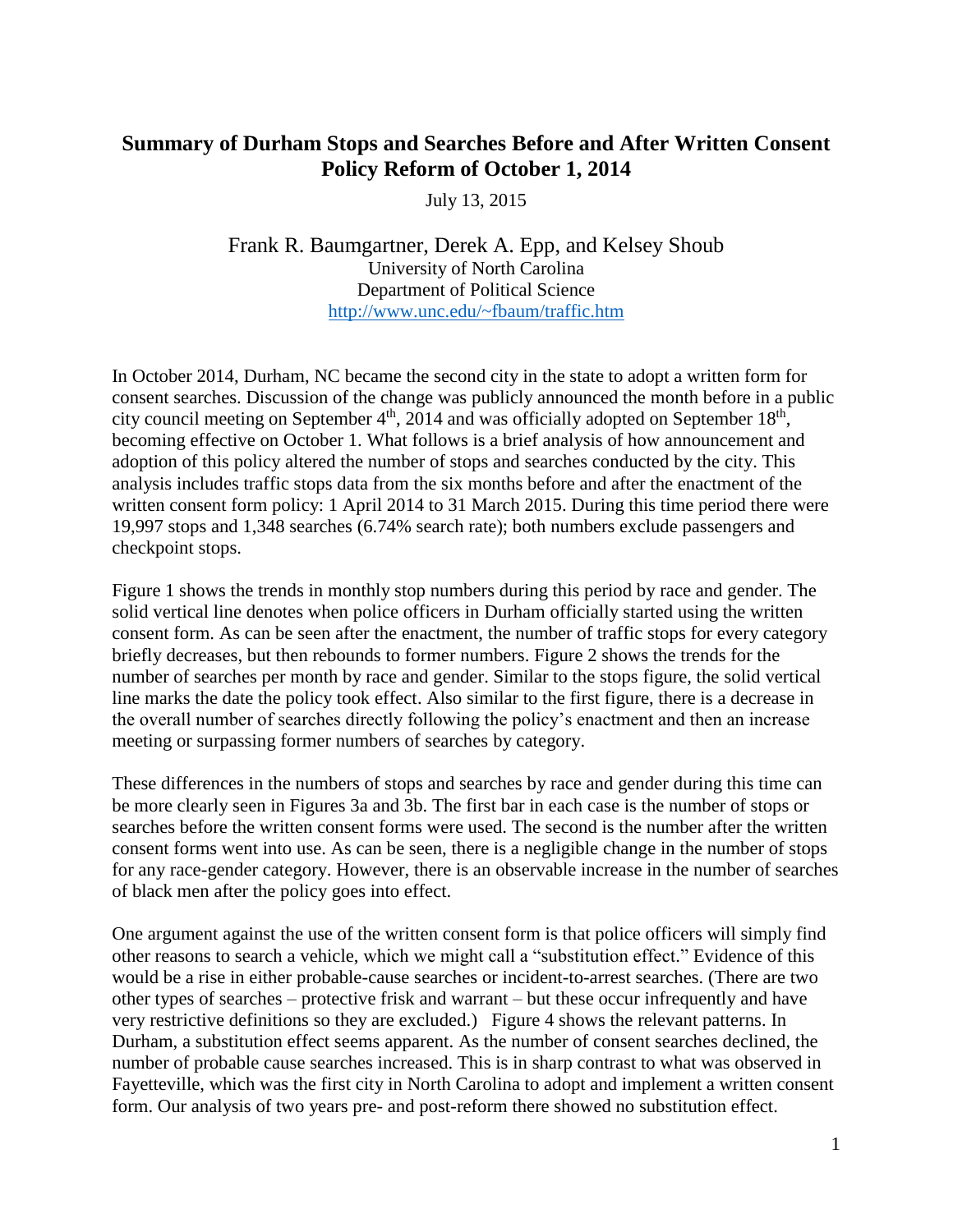



Figure 2. Number of Searches by Race and Gender



Note: April 2014 - March 2015<br>Note: The vertical black line is at October 2014. After the 1st of this month, police were required to obtain written consent.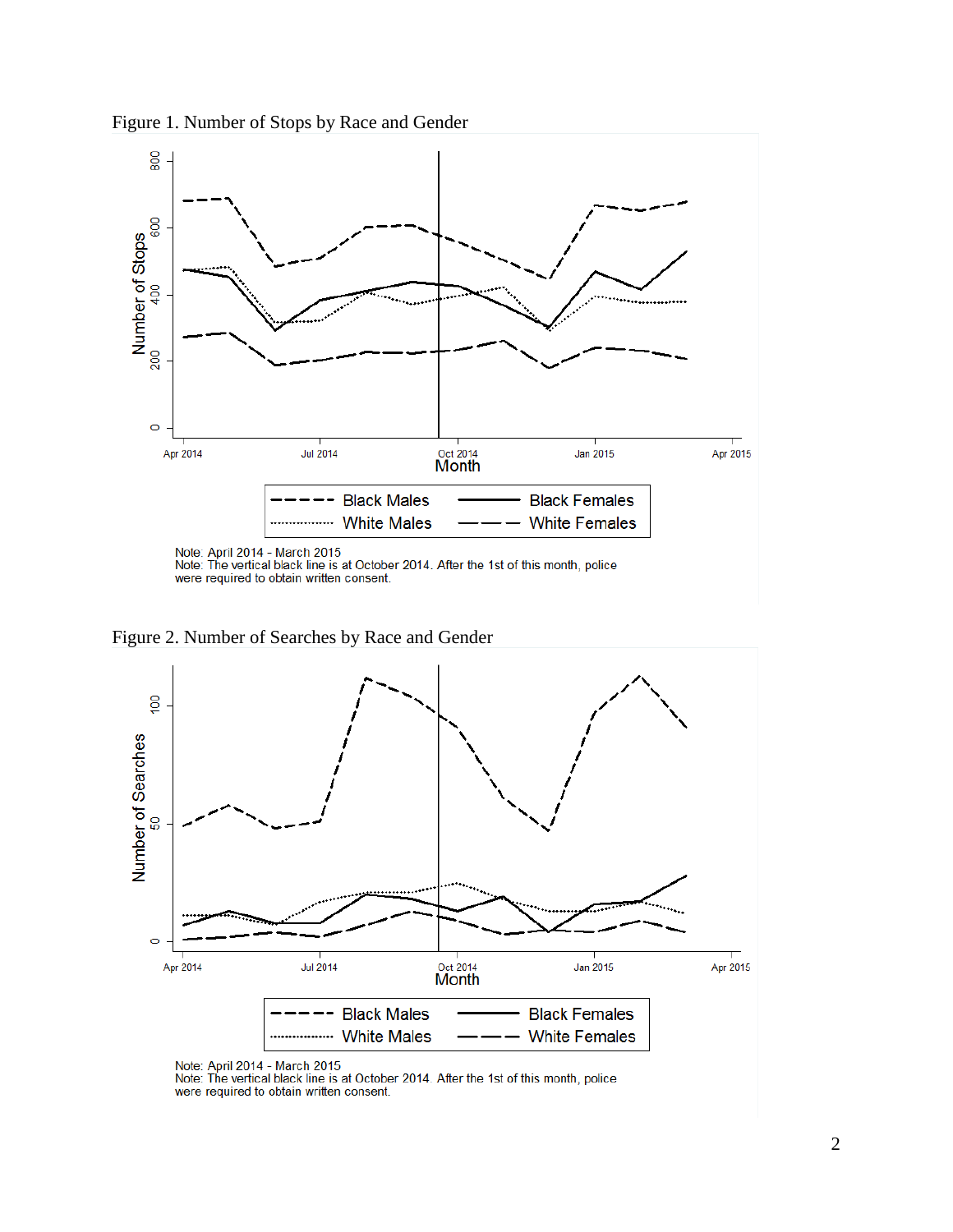





Figure 4. Searches by Type



Note: April 2014 - March 2015

Note: The vertical black line is at October 2014. After the 1st of this month, police were required to obtain written consent.